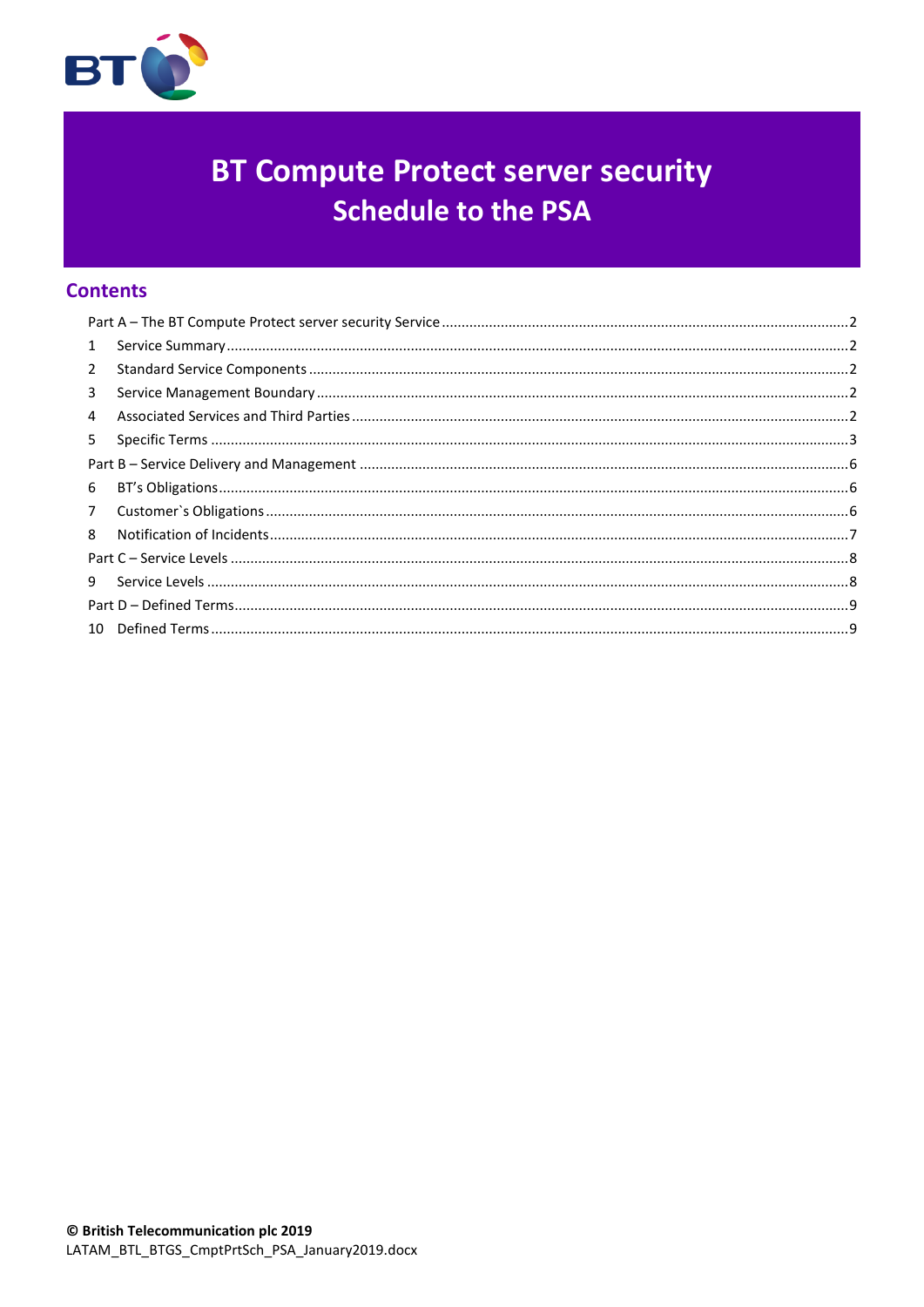

# <span id="page-1-0"></span>**Part A – The BT Compute Protect server security Service**

#### <span id="page-1-1"></span>**1 SERVICE SUMMARY**

BT will provide the Customer with a right to access and use a self-service portal where the Customer can select and configure modules to protect Virtual Machines against Internet security threats, comprising the Standard Service Components up to the Service Management Boundary as set out in Paragraph [3](#page-1-3) ("**Compute Protect server security Service**").

#### <span id="page-1-2"></span>**2 STANDARD SERVICE COMPONENTS**

BT will provide the Customer with all the following standard service components ("**Standard Service Components**") in accordance with the details as set out in any applicable Order:

- <span id="page-1-6"></span>2.1 **Security Modules:** The Customer will be able to choose and configure via the Portal any of the following standard security modules provided by the Supplier ("**Security Modules**"):
	- 2.1.1 **Anti-malware:** protects VMs against viruses and other malware;
	- 2.1.2 **Web reputation service:** protects Users and applications by blocking access to malicious URLs;
	- 2.1.3 **File and system integrity monitoring for compliance:** helps to detect unauthorised, unexpected and suspicious changes to files, directories, registry keys and values;
	- 2.1.4 **Intrusion detection and protection:** enables Deep Packet Inspection to provide protection against the exploitation of network security vulnerabilities;
	- 2.1.5 **Stateful Firewall:** allows the Customer to restrict access to the VM only to the necessary ports, protocols and IP addresses for the correct functioning of the server and application, reducing the risk of unauthorised access; and
	- 2.1.6 **Log inspection:** enables the Customer to identify and report important security events.
- 2.2 **Information and Reports:** BT will provide the Customer, via the Portal, with access to security monitoring information and reports depending on the modules that the Customer has selected in the Order.
- 2.3 **Updates:** BT will provide the Customer, via the Portal, with continuous and automatic updating of Virus Pattern Files to protect against Internet security threats.

#### <span id="page-1-3"></span>**3 SERVICE MANAGEMENT BOUNDARY**

- <span id="page-1-7"></span>3.1 BT will provide and manage the Service in accordance with Part B of this Schedule ("**Service Management Boundary**").
- 3.2 BT will have no responsibility for the Compute Protect server security Service outside the Service Management Boundary.
- 3.3 BT does not make any representations, whether express or implied, about whether the Compute Protect server security Service will operate in combination with any Customer Equipment or other equipment and software.
- 3.4 To the fullest extent permitted by applicable law, the Supplier will not have any direct liability to the Customer.
- 3.5 Given the nature and volume of malicious and unwanted electronic content, BT does not warrant that the Compute Protect server security Service is error free or will detect all security or malicious code threats or that use of the Compute Protect server security Service will keep the Customer`s network or computer systems free from all viruses or other malicious or unwanted content or safe from intrusions or other security breaches.

#### <span id="page-1-4"></span>**4 ASSOCIATED SERVICES AND THIRD PARTIES**

- <span id="page-1-5"></span>4.1 The Customer will have in place or will purchase the following services that will connect to the Compute Protect server security Service and are necessary for the Compute Protect server security Service to function and will ensure that these services meet the minimum technical requirements that BT specifies:
	- 4.1.1 a BT Cloud Environment Service; and
	- 4.1.2 an Internet connection.

#### (each an "**Enabling Service**").

4.2 The Customer will provide and maintain any Customer Equipment necessary for the Enabling Services. The Customer will pay all charges related to provision, maintenance and use of such Enabling Services and report any incidents on these Enabling Services directly to the suppliers for each Enabling Service.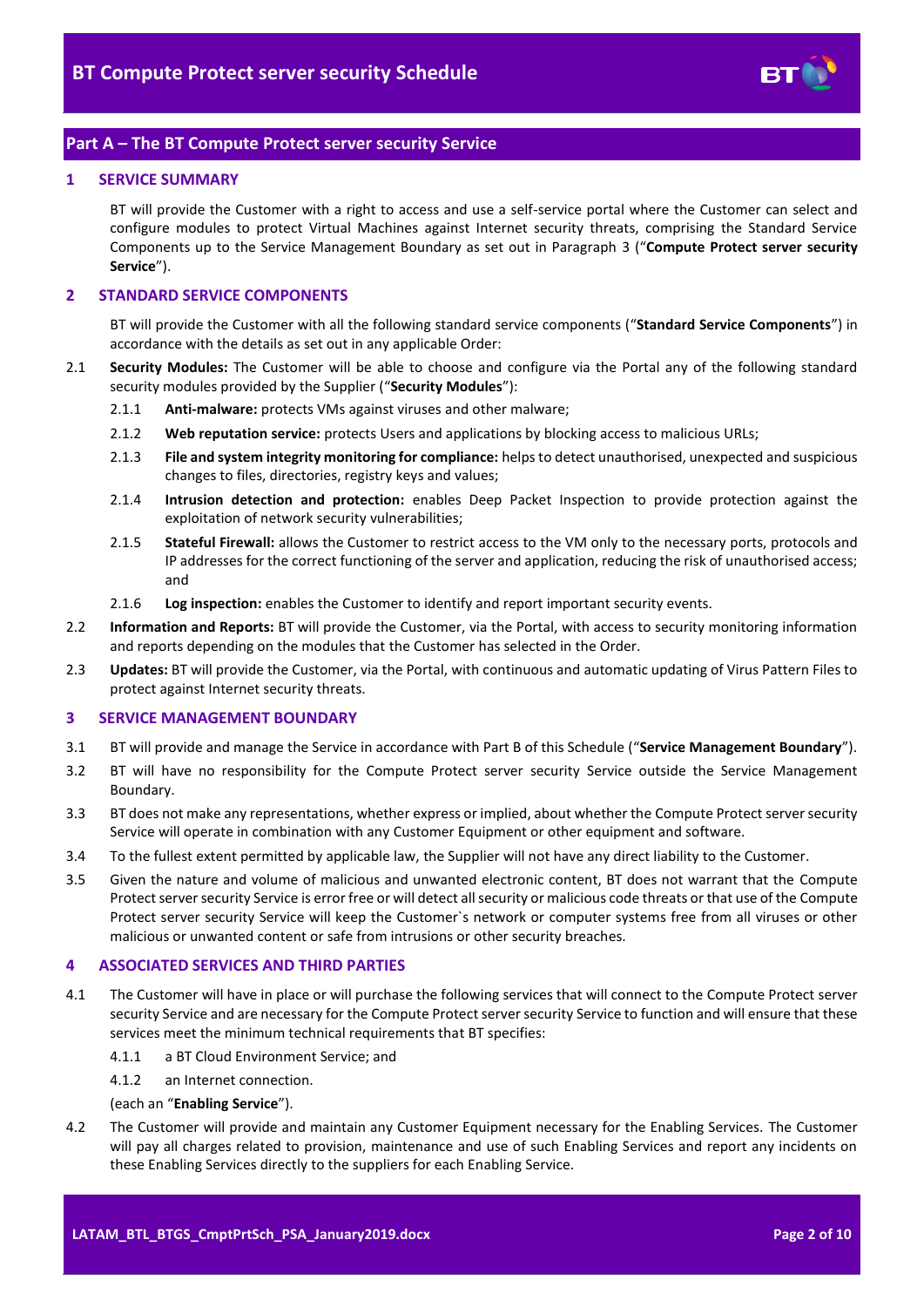

4.3 If BT provides the Customer with any services other than the Compute Protect server security Service (including, but not limited to any Enabling Service) this Schedule will not apply to those services and those services will be governed by their separate terms.

### <span id="page-2-0"></span>**5 SPECIFIC TERMS**

#### <span id="page-2-5"></span><span id="page-2-1"></span>5.1 **Changes to the Compute Protect server security Service**

- 5.1.1 BT may amend the Charges at any time by either:
	- (a) publishing the amendment online via the Portal; or
	- (b) by giving Notice to the Customer.
- <span id="page-2-6"></span>5.1.2 BT may propose changes to this Schedule (unless those changes relate to the Charges where Paragraph [5.1](#page-2-1) applies) by giving Notice to the Customer at least 30 days prior to the change taking effect ("**Notice to Amend**").
- <span id="page-2-3"></span>5.1.3 Within 21 days of any Notice to Amend, the Customer will provide BT Notice:
	- (a) agreeing to the changes BT proposed, in which case those changes will apply from the date of that BT and the Customer have agreed; or
	- (b) terminating the Agreement.
- <span id="page-2-4"></span><span id="page-2-2"></span>5.1.4 If BT and the Customer have not reached agreement in accordance with Paragraph [5.1.3\(a\)](#page-2-2)[5.1.3\(a\)](#page-2-3) within 15 days, the terms of this Schedule will continue to apply unless the Customer gives Notice in accordance with Paragrap[h 5.1.3\(b\)](#page-2-4) or BT may give Notice of termination, in which case BT will immediately cease delivering the Compute Protect server security Service.
- 5.1.5 Except as set out above in Paragraphs [5.1.1](#page-2-5) and [5.1.2,](#page-2-6) both BT and the Customer will agree any other changes to the Agreement.

#### <span id="page-2-7"></span>5.2 **Termination for Convenience**

- 5.2.1 The following clause will replace and supersede Clause 12.1 of the General Terms and Conditions.
- 5.2.2 The Customer may terminate the Compute Protect server security Service via the Portal at any time.
- 5.2.3 If the Customer terminates the Compute Protect server security Service in accordance with Paragraph [5.2.2:](#page-2-7)
	- (a) the Customer will pay any outstanding Charges for services rendered up to the date of termination; and
		- (b) BT will refund the Customer any remaining balance which the Customer has paid in advance, but the refund will be subject to the Customer adjusted for any discounts that have been received due to the advance payment.
- 5.2.4 Terminating the Compute Protect server security Service in accordance with paragraph [5.2.2](#page-2-7) above will result in the loss of any unused Monthly Allowance.
- 5.2.5 BT may, at any time after the Operational Service Date and without cause, terminate the Compute Protect server security Service or any applicable Order by giving the Customer at least 90 days' Notice.

#### 5.3 **Licence**

- 5.3.1 BT gives the Customer the non-exclusive, non-transferable and limited right to use the Compute Protect server security Service for the Customer`s internal business purposes only.
- 5.3.2 BT may directly or through the Supplier, take reasonable steps to prevent unauthorised access to, or use of, the Compute Protect server security Service.
- <span id="page-2-8"></span>5.3.3 The Customer will not and will not allow others to:
	- (a) try to decipher, disassemble, decrypt, discover the source code or object code or underlying ideas, algorithms, file formats, programming, or interoperability interfaces of the Compute Protect server security Service, including any embedded software;
	- (b) sell, transfer or sub-licence the Compute Protect server security Service, including any embedded software or related documentation to another person or entity;
	- (c) rent, lease, loan, auction, or resell the Compute Protect server security Service, any embedded software and related documentation;
	- (d) adapt, translate or create derivative works of the Compute Protect server security Service, any embedded software or related documentation;
	- (e) use Compute Protect server security Service or any embedded software to provide services to third parties; and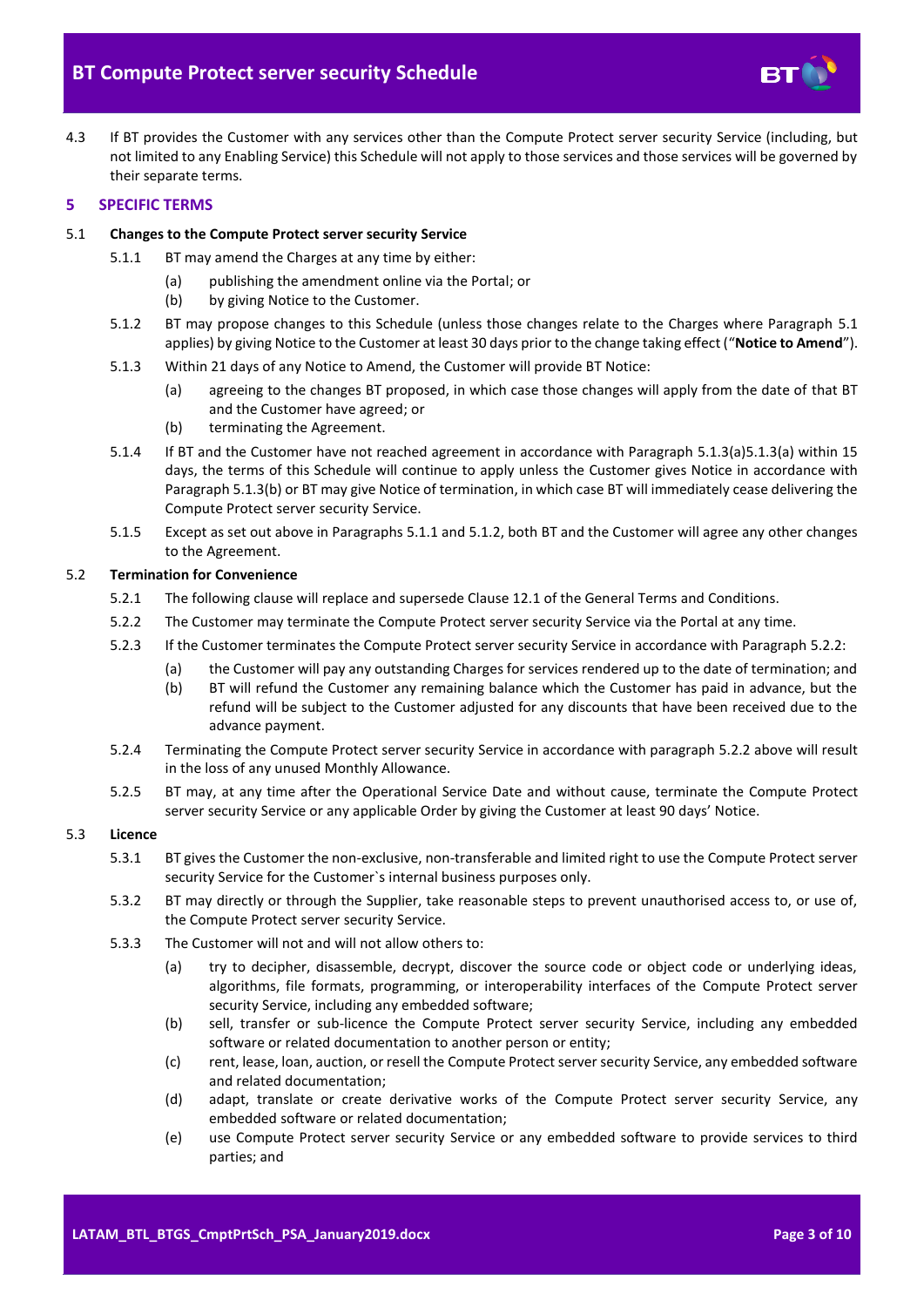

- (f) use the Compute Protect server security Service other than as specifically described in and in accordance with the accompanied documentation that comes with the Compute Protect server security Service or authorise others to do any of the actions set out in this Claus[e 5.3.3.](#page-2-8)
- 5.3.4 The Customer grants BT and the Supplier the right to:
	- (a) use uploaded data from the Compute Protect server security Service to improve their products and services;
	- (b) share data that has been identified as malicious or unwanted content with their affiliates and security partners; or
	- (c) use and disclose uploaded data for analysis or reporting purposes only if any such use, sharing or disclosure does not identify the Customer or include any information that can be used to identify any individual person.

#### 5.3.5 **Additional Terms**

(a) Any Additional Terms will not be binding on BT, the Supplier or the Customer, even if use of the Compute Protect server security Service requires the Customer to "**accept**" those Additional Terms before the Customer is granted access to them.

#### 5.4 **Service Limitations**

- 5.4.1 The Compute Protect server security Service is neither designed nor intended for use in:
	- (a) the design, construction, operation or maintenance of any nuclear facility;
	- (b) aircraft navigation, communications, or operating systems;
	- (c) air traffic control systems;
	- (d) operating life-support or life critical medical equipment; or
	- (e) any other equipment or systems in which the circumvention or failure of Compute Protect server security Service could lead or contribute to death, personal injury, or physical property or environmental damage.
- 5.4.2 The Customer will be responsible for the Customer`s compliance with the Additional Terms directly to the third party supplier listed on those Additional Terms. BT will have no responsibility to the Customer in relation to the Additional Terms.

#### 5.5 **Invoicing**

- 5.5.1 Unless set out otherwise in any applicable Order, BT will invoice the Customer for the following Charges in the amounts set out in any applicable Order:
	- (a) Usage Charges, monthly in arrears (depending on the Customer`s billing frequency as set out in the Order), calculated at the then current hourly rates set out on the Portal;
	- (b) if set out in an Order, a Monthly Allowance; and
	- (c) Professional Services Charges, if applicable.
- 5.5.2 BT may invoice the Customer for any of the following Charges in addition to those set out in any applicable Order:
	- (a) Charges for investigating Incidents that the Customer reports to BT where BT finds no Incident or that the Incident is caused by something for which BT is not responsible under the Agreement;
	- (b) Charges for commissioning the Compute Protect server security Service in accordance with Paragraph [6.1](#page-5-3) outside of Business Hours;
	- (c) Charges for expediting provision of the Compute Protect server security Service at the Customer`s request after BT has informed the Customer of the Operational Service Date; and
	- (d) any other Charges as set out in any applicable Order or the BT Price List or as otherwise agreed between both BT and the Customer.
- 5.5.3 The Customer may purchase the Monthly Allowance in advance at the beginning of a calendar month and BT will apply the Monthly Allowance as a credit on the Customer`s account against the Customer`s Usage Charges for that month. Any unused Monthly Allowance will be carried forward to the next billing period.

#### <span id="page-3-0"></span>5.6 **Service Amendment**

5.6.1 The Customer may make changes to the Security Modules the Customer wishes to use as part of the Compute Protect server security Service via the Portal at any time. It is the Customer`s responsibility to ensure that any changes the Customer makes to the Security Modules have been correctly applied on the Portal.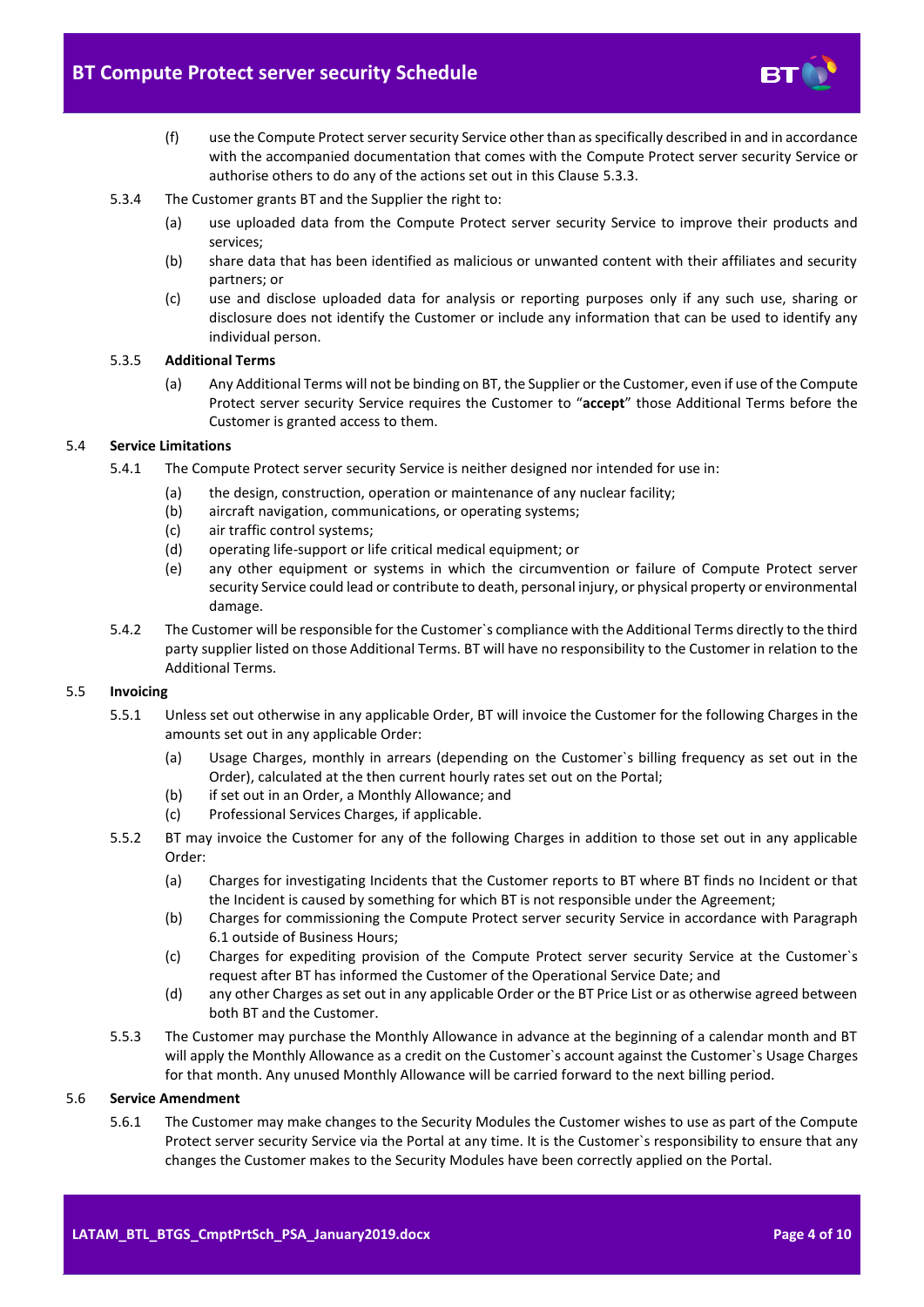

5.6.2 If the Customer makes a change to the Compute Protect server security Service in accordance with Paragraph [5.6.1,](#page-3-0) the Charges the Customer has to pay for the Compute Protect server security Service will automatically update on the Portal within two Business Days of the date the Customer made the Customer`s changes to the Compute Protect server security Service.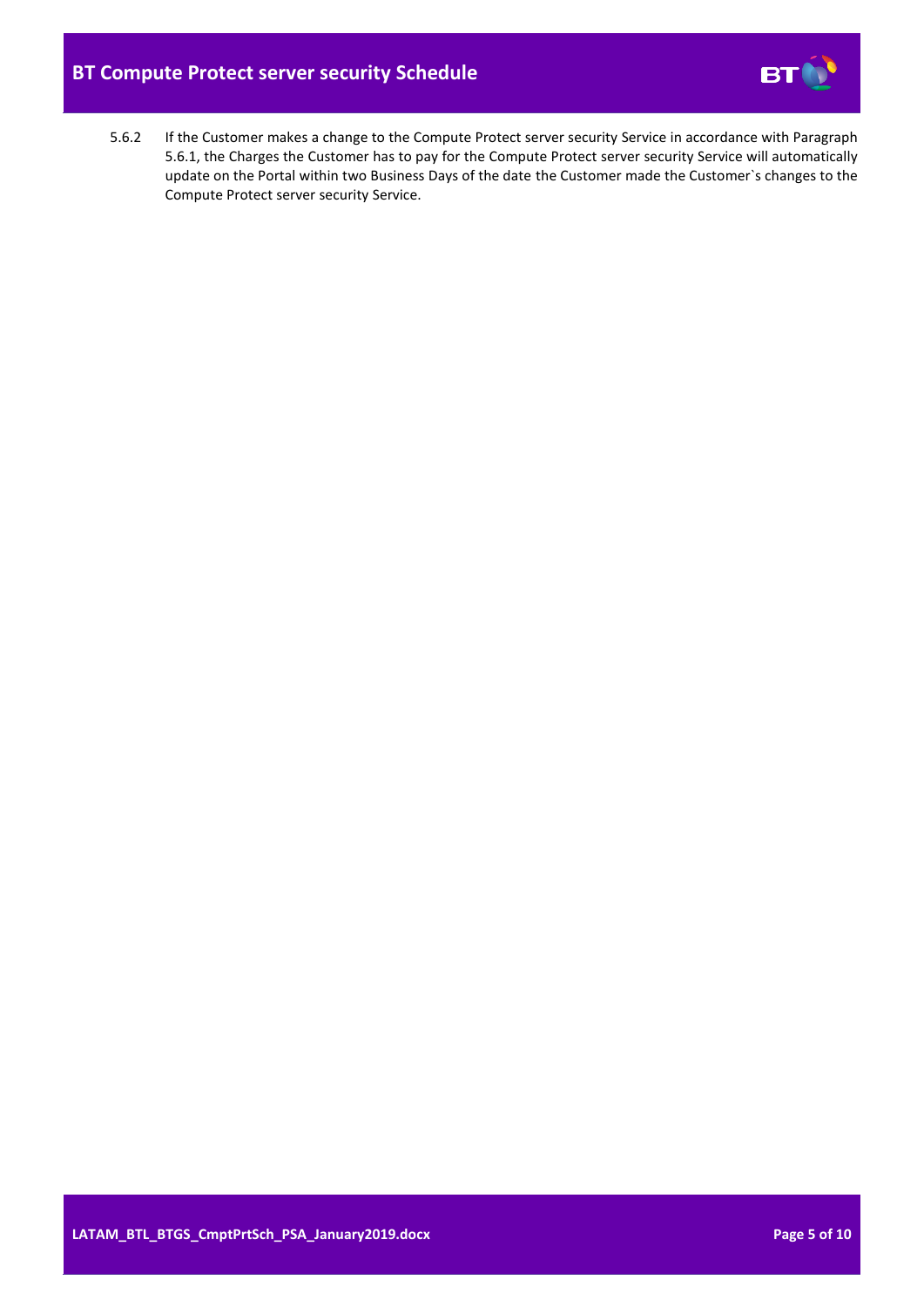

# <span id="page-5-0"></span>**Part B – Service Delivery and Management**

#### <span id="page-5-1"></span>**6 BT'S OBLIGATIONS**

#### <span id="page-5-3"></span>6.1 **Commissioning of the Service**

Before the Operational Service Date, BT will:

- 6.1.1 connect the Compute Protect server security Service to each Enabling Service; and
- 6.1.2 on the date that BT has completed the activities in this Paragrap[h 6.1,](#page-5-3) confirm to the Customer the Operational Service Date.

# 6.2 **During Operation**

On and from the Operational Service Date, BT:

- 6.2.1 will respond and use reasonable endeavours to remedy an Incident without undue delay if the Customer reports an Incident with the Compute Protect server security Service or the BT Network;
- 6.2.2 will maintain the Portal and a server to provide the Customer with online access to performance reports;
- 6.2.3 may carry out Maintenance from time to time and will use reasonable endeavours to inform the Customer at least five Business Days before any Planned Maintenance on the BT Network, BT Equipment or the Portal, however, BT may inform the Customer with less notice than normal where Maintenance is required in an emergency; and
- 6.2.4 may, in the event of a security breach affecting the Compute Protect server security Service, require the Customer to change any or all of the Customer`s passwords.

## 6.3 **The End of the Service**

On termination of the Compute Protect server security Service by either BT or the Customer, BT:

- 6.3.1 will provide configuration information relating to the Compute Protect server security Service provided at the Site(s) in a format that BT reasonably specifies;
- 6.3.2 may delete any Content; and
- 6.3.3 will produce a final invoice for the Customer within a month of the date of termination.

#### <span id="page-5-2"></span>**7 CUSTOMER`S OBLIGATIONS**

#### 7.1 **Service Delivery**

Before the Operational Service Date and, where applicable, throughout the provision of the Compute Protect server security Service, the Customer will:

- 7.1.1 provide BT with the names and contact details of the Customer Contact, but BT may also accept instructions from a person who BT reasonably believes is acting with the Customer`s authority;
- 7.1.2 provide BT with any information reasonably required without undue delay;
- 7.1.3 comply with, and ensure that Users comply with the BT Acceptable Use Policy in the receipt and use of the Service(s);
- 7.1.4 complete any preparation activities that BT may request to enable the Customer to receive the Compute Protect server security Service promptly and in accordance with any reasonable timescales; and
- 7.1.5 ensure that the Customer has registered for access to the Portal and the Customer holds a valid username and password for the Portal.

## 7.2 **During Operation**

On and from the Operational Service Date, the Customer will:

- 7.2.1 ensure that Users report Incidents to the Customer Contact and not to the Service Desk;
- 7.2.2 comply with any instructions BT gives the Customer to allow the Customer to access the Compute Protect server security Service;
- 7.2.3 ensure that the Customer Contact will take Incident reports from Users and pass these to the Service Desk using the reporting procedures agreed between both BT and the Customer, and is available for all subsequent Incident management communications;
- 7.2.4 monitor and maintain any Customer Equipment connected to the Compute Protect server security Service or used in connection with a Compute Protect server security Service;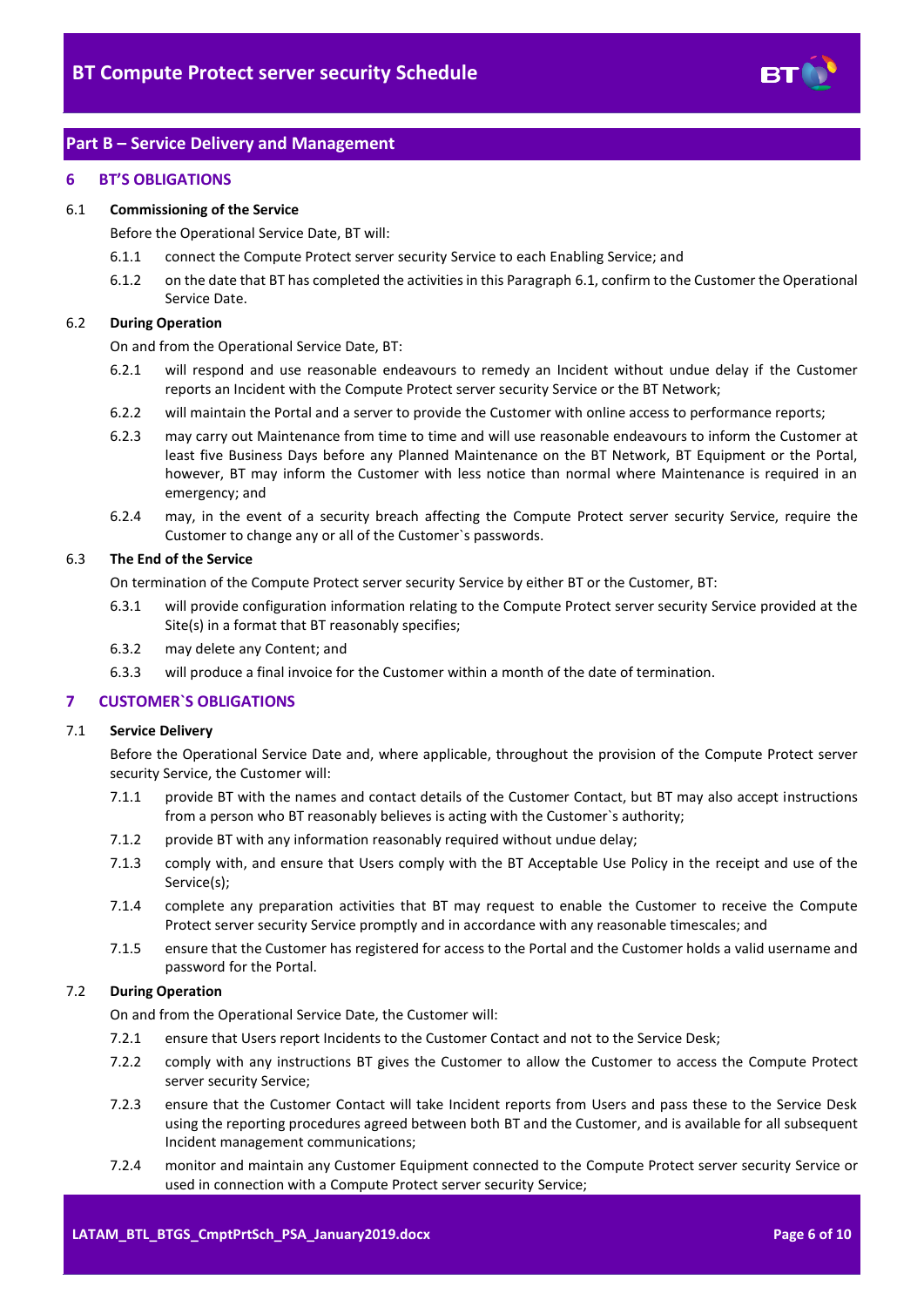

- 7.2.5 ensure that any Customer Equipment that is connected to the Compute Protect server security Service or that the Customer uses, directly or indirectly, in relation to the Compute Protect server security Service is:
	- (a) connected using the applicable BT Network termination point, unless the Customer has BT's permission to connect by another means; and
	- (b) technically compatible with the Compute Protect server security Service and will not harm or damage BT Equipment, the BT Network, the Portal or any of BT's suppliers' or subcontractors' network or equipment;
- 7.2.6 immediately disconnect any Customer Equipment, or advise BT to do so at the Customer`s expense, where Customer Equipment does not meet any relevant instructions, standards or Applicable Law;
- 7.2.7 distribute, manage and maintain access profiles, passwords and other systems administration information relating to the control of Users' access to the Compute Protect server security Service;
- 7.2.8 maintain a written list of current Users and provide a copy of such list to BT within five Business Days following BT's written request at any time;
- 7.2.9 ensure the security and proper use of all valid User access profiles, passwords and other systems administration information used in connection with the Compute Protect server security Service and:
	- (a) immediately terminate access for any person who is no longer a User;
	- (b) inform BT immediately if a User's ID or password has, or is likely to, become known to an unauthorised person, or is being or may be used in an unauthorised way;
	- (c) take all reasonable steps to prevent unauthorised access to the Compute Protect server security Service;
	- (d) satisfy BT's security checks if a password is lost or forgotten; and
	- (e) change any or all passwords or other systems administration information used in connection with the Compute Protect server security Service if BT requests the Customer to do so in order to ensure the security or integrity of the Compute Protect server security Service.
- 7.2.10 regularly back up the Customer`s data and computer systems on a separate media;
- 7.2.11 ensure that the maximum number of Users will not exceed the permitted number of User identities as set out in any applicable Order; and
- 7.2.12 not allow any User specific subscription to be used by more than one individual User unless it has been reassigned in its entirety to another individual User, in which case the Customer will ensure the prior User will no longer have any right to access or use the Compute Protect server security Service.

#### <span id="page-6-0"></span>**8 NOTIFICATION OF INCIDENTS**

Where the Customer becomes aware of an Incident:

- 8.1 the Customer Contact will report it to the Service Desk;
- 8.2 BT will give the Customer a Ticket;
- 8.3 BT will inform the Customer when it believes the Incident is cleared and will close the Ticket when:
	- 8.3.1 the Customer confirms that the Incident is cleared within 24 hours after having been informed; or
	- 8.3.2 BT has attempted unsuccessfully to contact the Customer, in the way agreed between both BT and the Customer in relation to the Incident, and the Customer has not responded within 24 hours following BT's attempt to contact the Customer.
- 8.4 If the Customer confirms that the Incident is not cleared within 24 hours after having been informed, the Ticket will remain open, and BT will continue to work to resolve the Incident.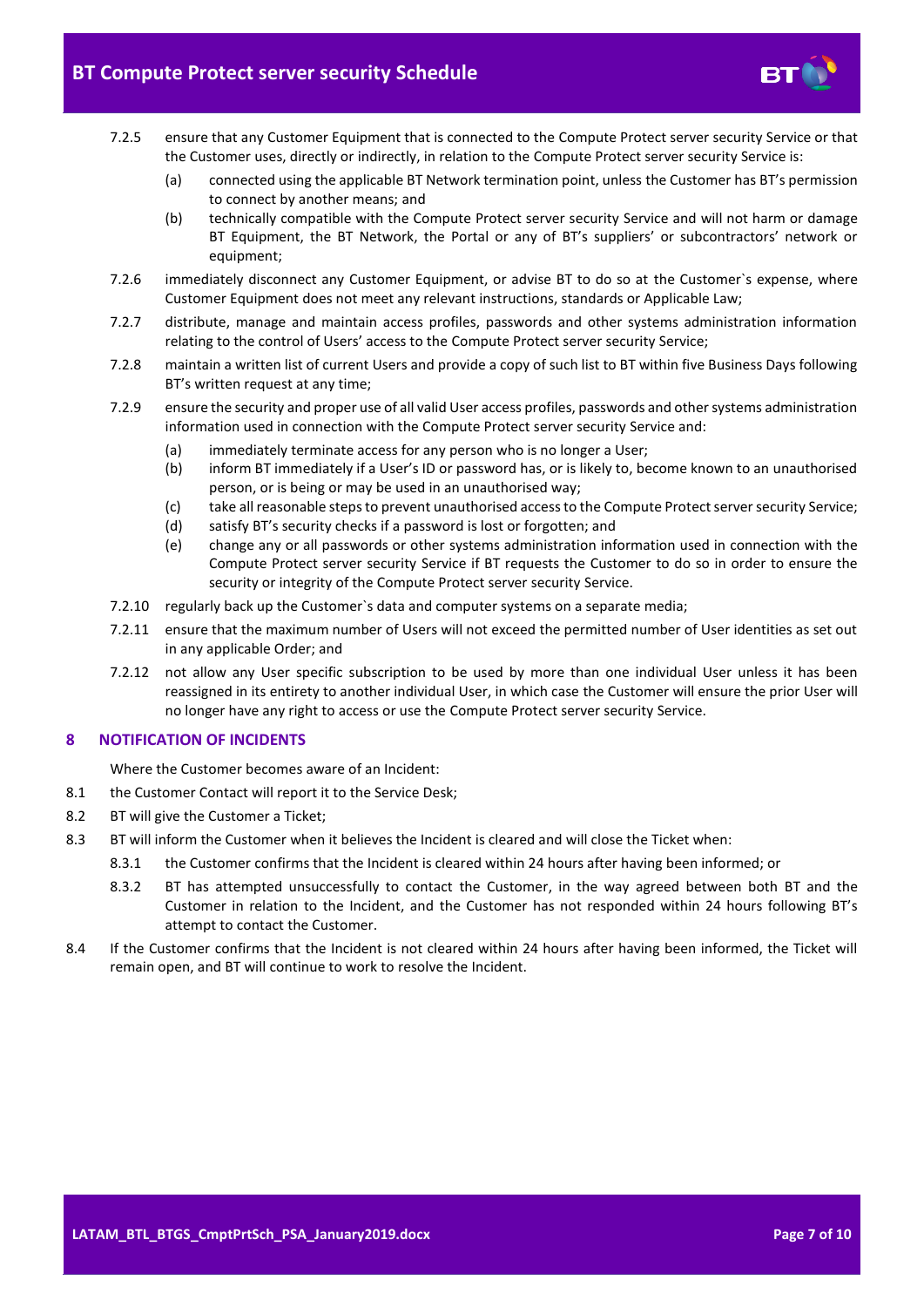

# <span id="page-7-0"></span>**Part C – Service Levels**

# <span id="page-7-1"></span>**9 SERVICE LEVELS**

There are no Service Levels for this Compute Protect server security Service.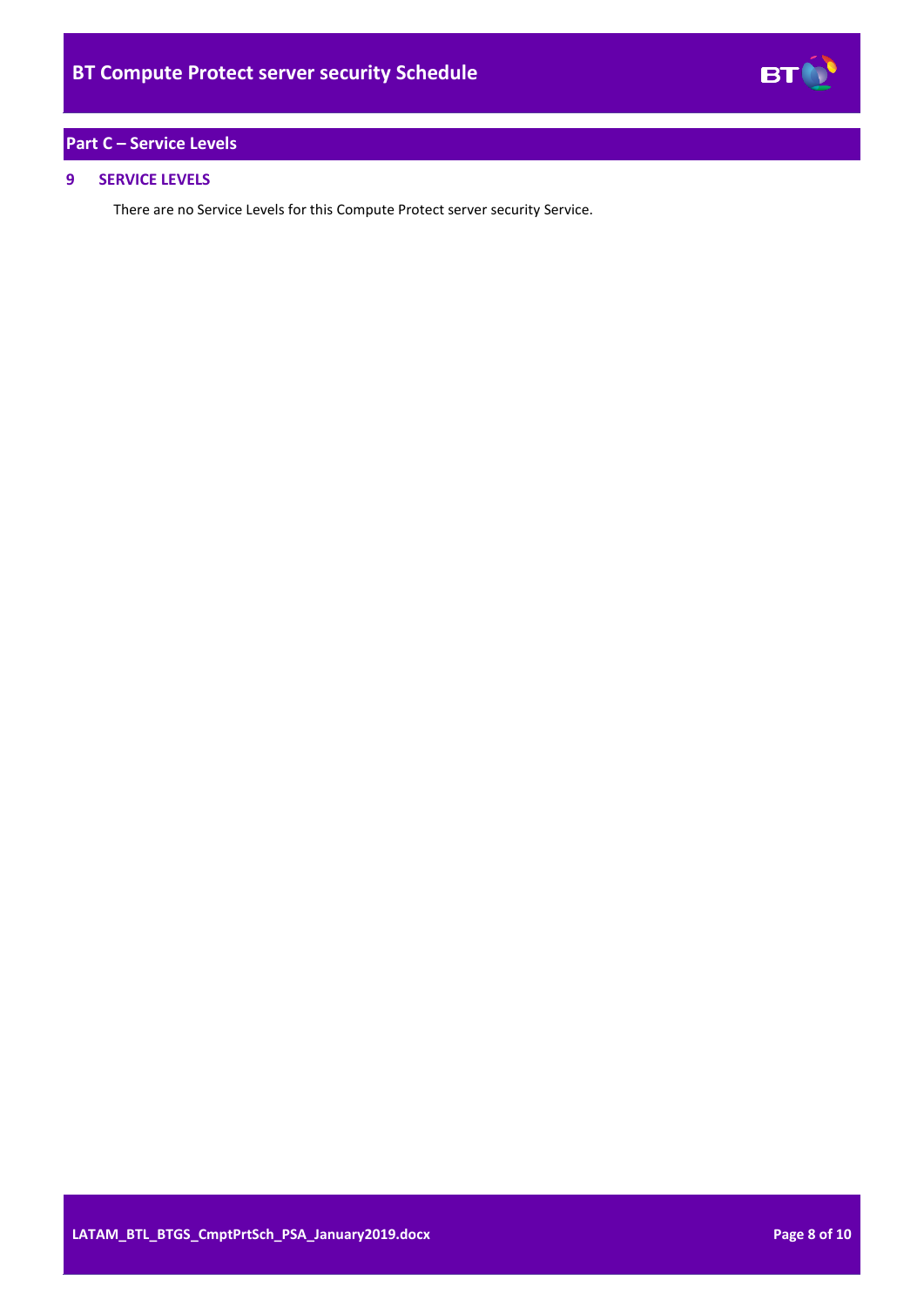

# <span id="page-8-0"></span>**Part D – Defined Terms**

#### <span id="page-8-1"></span>**10 DEFINED TERMS**

In addition to the defined terms in the General Terms and Conditions, capitalised terms in this Schedule will have the below meanings (and in the case of conflict between these defined terms and the defined terms in the General Terms and Conditions, these defined terms will take precedence for the purposes of this Schedule). BT has repeated some definitions in this Schedule that are already defined in the General Terms and Conditions. This is to make it easier for the Customer to find the definitions when reading this Schedule.

"**Additional Terms**" means any shrink-wrap, click-wrap, or other terms and conditions or agreements which the Customer may need to accept when the Customer installs any third party software necessary for the functioning of the Compute Protect server security Service or any of the Software Modules.

"**Applicable Law**" means the laws of England and Wales and any other laws and regulations that apply to providing or receiving a Service, including:

(a) the Bribery Act 2010 and the Foreign Corrupt Practices Act of 1977 of the United States of America; and

(b) any relevant export laws and regulations, including ones in the United States of America.

"**BT Acceptable Use Policy**" means specific rules that the Customer and the Customer`s Users have to follow when using the Services. The Customer can find the policy a[t www.bt.com/acceptableuse](http://www.bt.com/acceptableuse) (or any other online address that BT may advise the Customer).

"**BT Cloud Environment Service**" means a BT-branded service or product through which BT offers or markets to its customers a BT cloud environment for their own business use.

"**BT Network**" means the communications network owned or leased by BT and used to provide the Service.

"**BT Price List**" means the document containing a list of BT's charges and terms that may be accessed at: [www.bt.com/pricing](http://www.bt.com/pricing) (or any other online address that BT may advise the Customer).

"**Business Hours**" means between the hours of 0800 and 1700 in a Business Day.

"**Compute Management System**" or "**CMS**" means the online portal and the automation / orchestration system that manages and drives the Compute Protect server security Service.

"**Compute Protect server security Service**" has the meaning given in Paragraph [1.](#page-1-1)

"**Content**" means applications, data, information (including emails), video, graphics, sound, music, photographs, software or any other material.

"**Customer Contact**" means any individuals authorised to act on the Customer`s behalf for Compute Protect server security Service management matters.

"**Customer Equipment**" means any equipment including any Purchased Equipment and any software, other than BT Equipment, used by the Customer in connection with a Compute Protect server security Service.

"**Deep Packet Inspection**" means a form of computer network packet filtering that examines the data part of a Packet as it passes an inspection point, searching for security issues such as protocol non-compliance, viruses, spam and, intrusions.

"**Enabling Service**" has the meaning given in Paragrap[h 4.1.](#page-1-5)

"**General Terms and Conditions**" means Clauses 1 to 19 of the Products and Services Agreement.

"**Incident**" means an unplanned interruption to, or a reduction in the quality of, the Compute Protect server security Service or particular element of the Compute Protect server security Service.

"**Internet**" means a global system of interconnected networks that use a standard Internet Protocol to link devices worldwide.

"**Internet Protocol**" or "**IP**" means a communications protocol for devices connected to the Internet that specifies the format for addresses and units of transmitted data.

"**IP Address**" means a unique number on the Internet of a network card or controller that identifies a device and is visible by all other devices on the Internet.

"**Maintenance**" means any work on the BT Network or Services, including to maintain, repair or improve the performance of the BT Network or Services.

"**Monthly Allowance**" means an upfront payment for the use of the Compute Protect server security Service on a specified number of Virtual Machines and for a certain number of hours in any given calendar month.

**"Notice"** means any notice to be given by one of the Parties to the other under the Agreement in accordance with Clause 16 of the General Terms and Conditions.

"**Notice to Amend**" has the meaning given in Paragraph [5.1.2.](#page-2-6)

"**Packet**" means the unit of data that is routed between an origin and a destination on the Internet or any other packetswitched network.